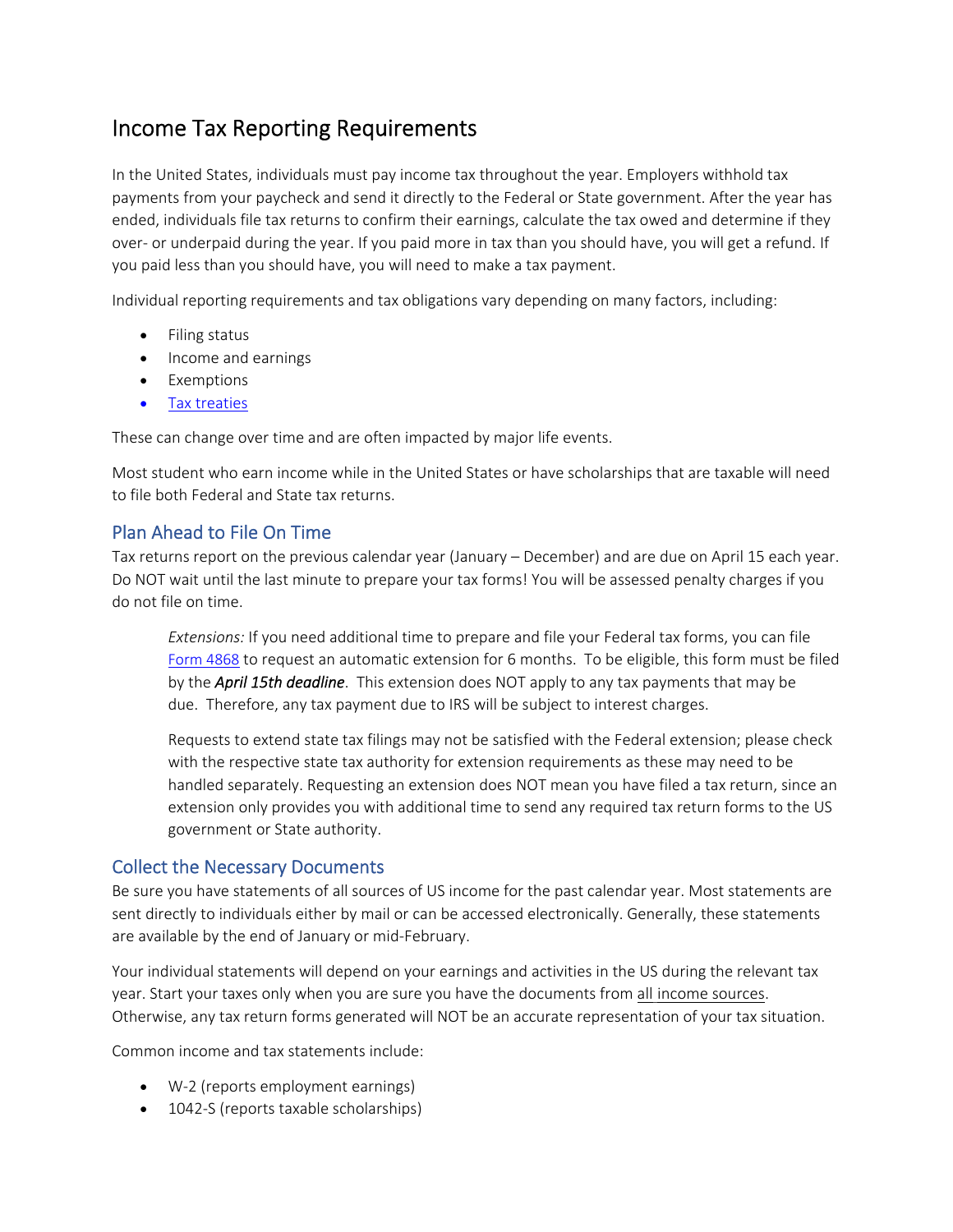- 1099 (reports non-employee compensation
- 1098-T (reports payments for education)

#### Complete and File Your Tax Forms

Many students and scholars choose to complete their own tax forms and mail their return directly to the IRS and the State in which they file. The instruction sheet that corresponds to the tax form will provide you with specific information regarding which documents should be included with your tax return and the appropriate mailing address. Be aware in the days leading up to income tax deadline, many US Post Office locations will have longer than normal wait times to buy postage and/or send mail.

*Assistance*: There are several tax preparation services available that can provide additional support. These services often help you to file online and have "chat" features so that you can talk to a tax professional and get advice on completing your tax returns.

 Sprintax (www.sprintax.com ) – this company specializes in US Tax preparation for nonresidents. They do charge a fee for this service.

### Federal Tax Returns

You must file a federal tax return if you have:

- 1. A taxable scholarship or fellowship grant
- 2. Income partially or totally exempt from tax under the terms of a tax treaty; and/or
- 3. Any other income that is taxable under the Internal Revenue Code (including salary and wages)

#### Determine your Tax Residential Status

Your tax reporting requirements depend on whether you are categorized as a "Resident Alien" or a "Nonresident Alien" for tax purposes. Determine your status based by reviewing the IRS website Aliens – Which Form to File. Your tax category can also change over time, so be sure to verify your filing status each year.

Forms and instructions are available on the US Internal Revenue Service (IRS) website.

#### Filing your Federal Tax Return

Nonresident Alien for tax purposes:

- You must file Form 8843, the Statement of Nonresident Status, even if you did not receive any type of US income. Parents may sign this form for young Nonresident Alien child dependents.
- Each year, you must report all US earnings using Form 1040NR. This form will also allow you to request a refund for any tax withholdings greater than the calculated tax amount you ultimately owe.

Resident Alien for tax purposes

• Report earnings using Form 1040. Each year, you must report US earnings if the amount was at least \$12,400 for single filers (this amount differs depending on your filing status). If your 2020 income was less than \$12,400 you are not required to file a tax return. However, if taxes were withheld from your payments throughout the year, you must file a tax return to calculate any refund amount and to collect this money back from the government.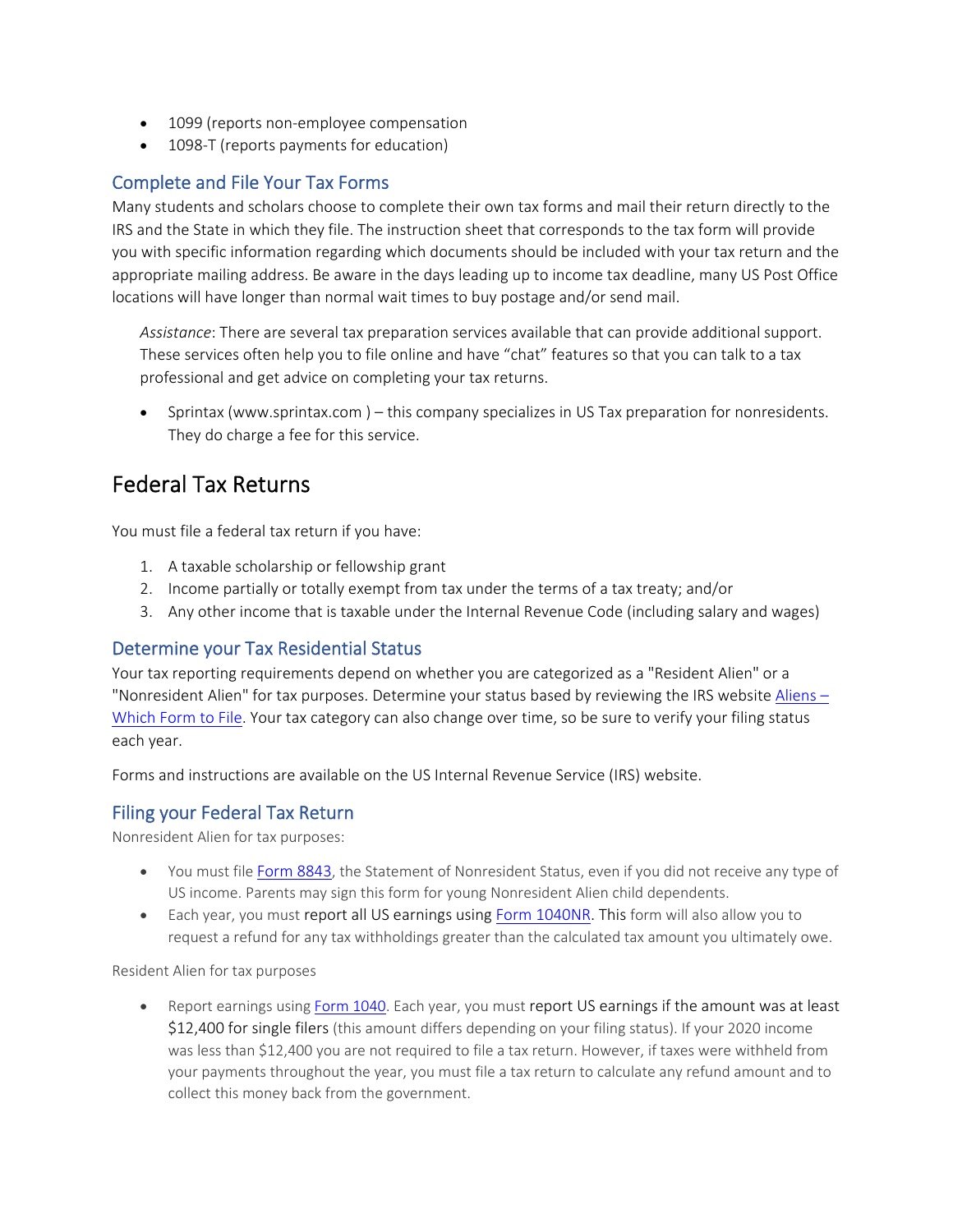- In your FIRST YEAR when you need to count your days of presence in the US to determine your tax residency status, you could be a Nonresident Alien for part of the year and Resident Alien for the other part of the year. This status is commonly referred to as a Dual‐Status taxpayer. Under this status, you may not be eligible for most tax credits. You are also not allowed to file a joint tax return with your spouse, even if they are a US citizen or Resident Alien.
- Filing as a Resident Alien for tax purposes, you will be eligible for the same credits and deductions as a US citizen or Permanent Resident. However, Resident Aliens may have many tax items to consider under US tax policy, such as reporting worldwide income. Certain caveats, such as the Foreign Tax Credit and others, can be utilized to lessen the burden of US tax.

#### Document Retention Guidelines

Whether you e-file or file paper forms by mail, the law requires you to keep copies for at least 3 years of the tax forms you submit to the Federal government and any state government agency. This documentation will be needed if there is any error on your tax forms, or you have a need to verify compliance with tax reporting requirements for immigration or other purposes.

### State Tax Returns

State taxes vary by the state where income was earned during the tax year. As a result, forms must be filed separately for each state.

*Example*: If you worked for McKendree University (in Illinois) and completed a summer internship in St. Louis (Missouri) then you may need to file several forms, including 1) a Federal tax return for all US earnings and income, 2) a State tax return for Illinois, and 3) a State tax return for Missouri.

Each state will determine whether you are considered a resident for tax purposes, depending on the laws of that state, which may differ from your tax residency category with the US government at the federal level. This state‐level determination can impact what income and withholdings you must report and what forms to file.

In most states, forms must be submitted if you intend to claim a refund of eligible withholdings and there is often an earnings minimum (calculated from your federal return) to determine individual tax reporting obligations.

### State of Illinois

The tax return form for the State of Illinois is the IL-1040.

The website for the State of Illinois Department of Revenue can be a good resource for information and is where you would file your return online (using MyTaxIllinois).

#### Other State Returns

Find additional information on the tax agencies for other states at the Federation of Tax Administrators website.